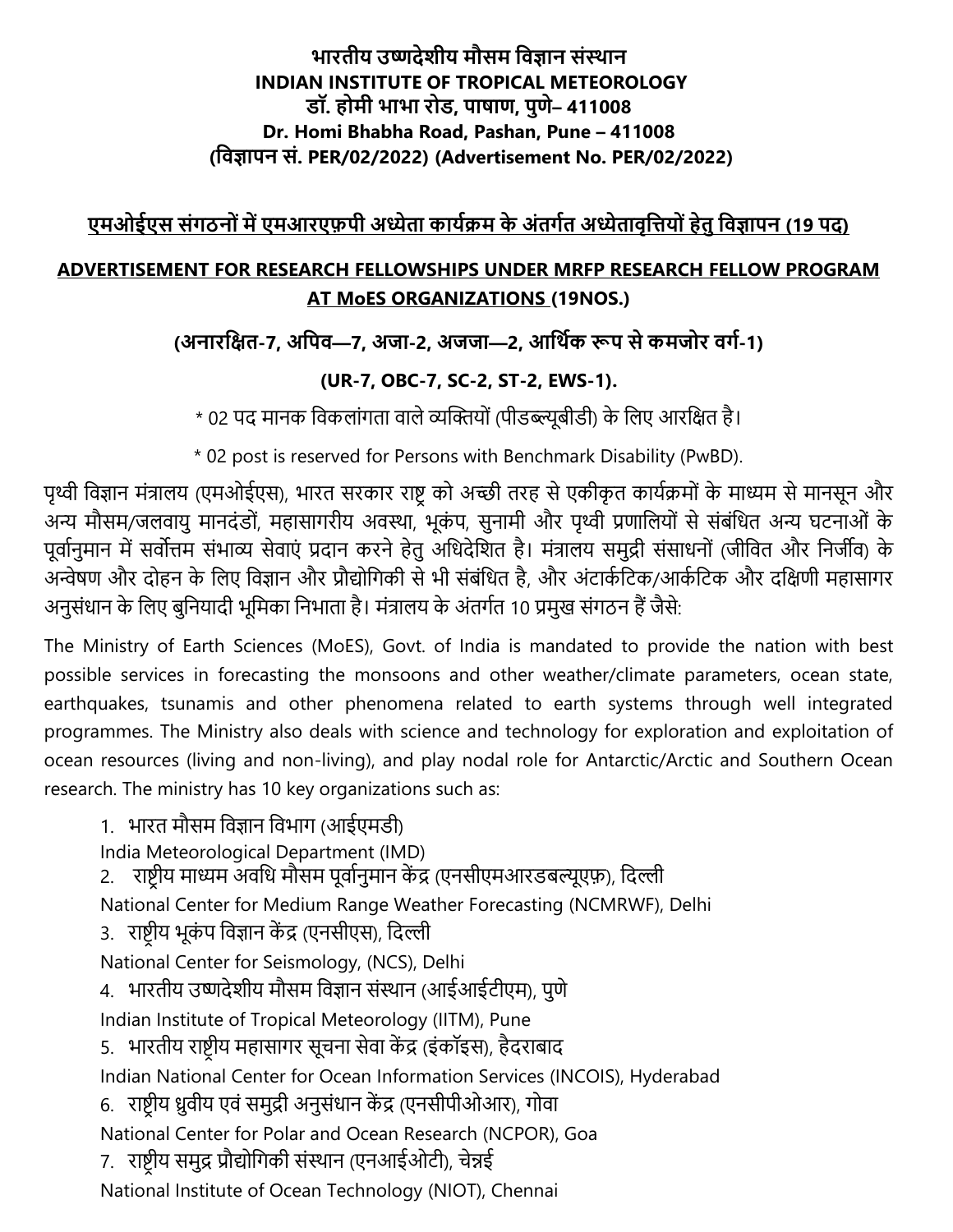8. राष्ट्रीय तटीय अनुसंधान केंद्र (एनसीसीआर), चेन्नई National Center for Coastal Research (NCCR), Chennai 9. राष्ट्रीय पृथ्वी विज्ञान अध्ययन केन्द्र (एनसीईएसएस), वत्रिेन्द्रम National Center for Earth Science Studies (NCESS), Trivandrum 10. समुद्री जैव संसाधन और पारिस्थितिकी केंद्र (सीएमएलआरई), कोच्ची Center for Marine Living Resources and Ecology (CMLRE), Kochi

एमओईएस भारतीय उष्णदेशीय मौसम विज्ञान संस्थान, पुणे में पृथ्वी प्रणाली विज्ञान में कुशल जनशक्ति के विकास (डेस्क-ईएसएससी)द्वारा संचालित होने वाले अध्येता कार्यक्रम (एमआरएफ़पी) के लिए आवेदन आमंत्रित करता है। एमआरएफपी मंत्रालय का समर्पित जेआरएफ/एसआरएफ कार्यक्रम है जिसमें योग्य अध्येताओं का चयन राष्ट्रव्यापी चयन प्रक्रियाओं और बाद में साक्षात्कार के माध्यम से किया जाएगा। चयन नीचे दिए गए प्रत्येक विज्ञापित पदों के लिए किया जाएगा। प्रारम्भ में चयनित अध्येताओं को आईआईटीएम में शुरुआती प्रशिक्षण (चार महीने की अवधि के) से गुजरना होगा और विज्ञापन के अनुसार संबंधित एमओईएस संगठनों में भेजा जाएगा। चयनित उम्मीदवारों को जहां अध्येता अनुसंधान कार्य करेंगे उनसे संबंधित एमओईएस संगठन के मानदंडों के अनुसार एक विश्वविद्यालय में पंजीकरण करके संबंधित क्षेत्र में पीएच.डी. पूर्ण करनी होगी। डीएसटी दिशानिर्देशों के अनुसार एमआरएफपी अध्येताओं को दो वर्ष की जेआरएफ और दो वर्ष की एसआरएफ अध्येतावृत्ति प्रदान की जाएगी तथा उन्हें निर्धारित मूल्यांकन प्रक्रियाओं से गुजरना होगा।

The MoES invites applications for Junior Research Fellow Program (MRFP) to be coordinated by Development of Skilled Manpower in Earth System Sciences (DESK-ESSC), at Indian Institute of Tropical Meteorology, Pune. MRFP is Ministry's dedicated JRF/SRF program in which eligible fellows will be selected through a nation-wide selection processes and subsequent interviews. Selection will be against each of the advertised positions as below. Selected fellows initially will undergo induction training at IITM (of four months duration) and will be sent to the respective MoES organizations as per given in the advertisement. Selected candidates are required to complete Ph.D. in relevant fields by registering to a university as per the norms of the respective MoES organization where the fellow will be engaged in research. MRFP fellows will be provided with a two year JRF and two year SRF fellowship as per the DST guidelines and will undergo the stipulated evaluation processes therein.

#### योग्यता<sup>.</sup>

## **Qualifications:**

नीचे दी गई तालिका के अनुसार मूल योग्यता के अतिरिक्त, अभ्यर्थी को नेट / गेट / एलएस (सीएसआईआर / यूजीसी / आईसीएआर) अर्हताप्राप्त होना चाहिए। एमएससी/एमएस/एम. टेक के अंतिम वर्ष में उपस्थित होने वाले अभ्यर्थी पद के विए आवेदन कर सकते हैं और उन्हें अपने पिछले सेमेस्टर तक के कुल अंक लिखने होंगे जिसमें वे उपस्थित हुए हों, किन्तु उनकी नियुक्ति एमएससी/एमएस/एम. टेक परीक्षा उत्तीर्ण करने के अधीन है, जो कि अंकपत्र/अनंतिम डिग्री प्रमाण पत्र द्वारा प्रमाणित होती है।

In addition to the basic qualifications as below table, candidate should have qualified NET/GATE/LS (CSIR/UGC/ICAR). Candidates appeared for final year of M.Sc./ M.S./ M.Tech can apply for the post and should write their aggregate marks upto the latest semester they have appeared but their appointment is subject to having passed the M.Tech./M.Sc./M.S. examination as evidenced by mark sheets/provisional degree certificate.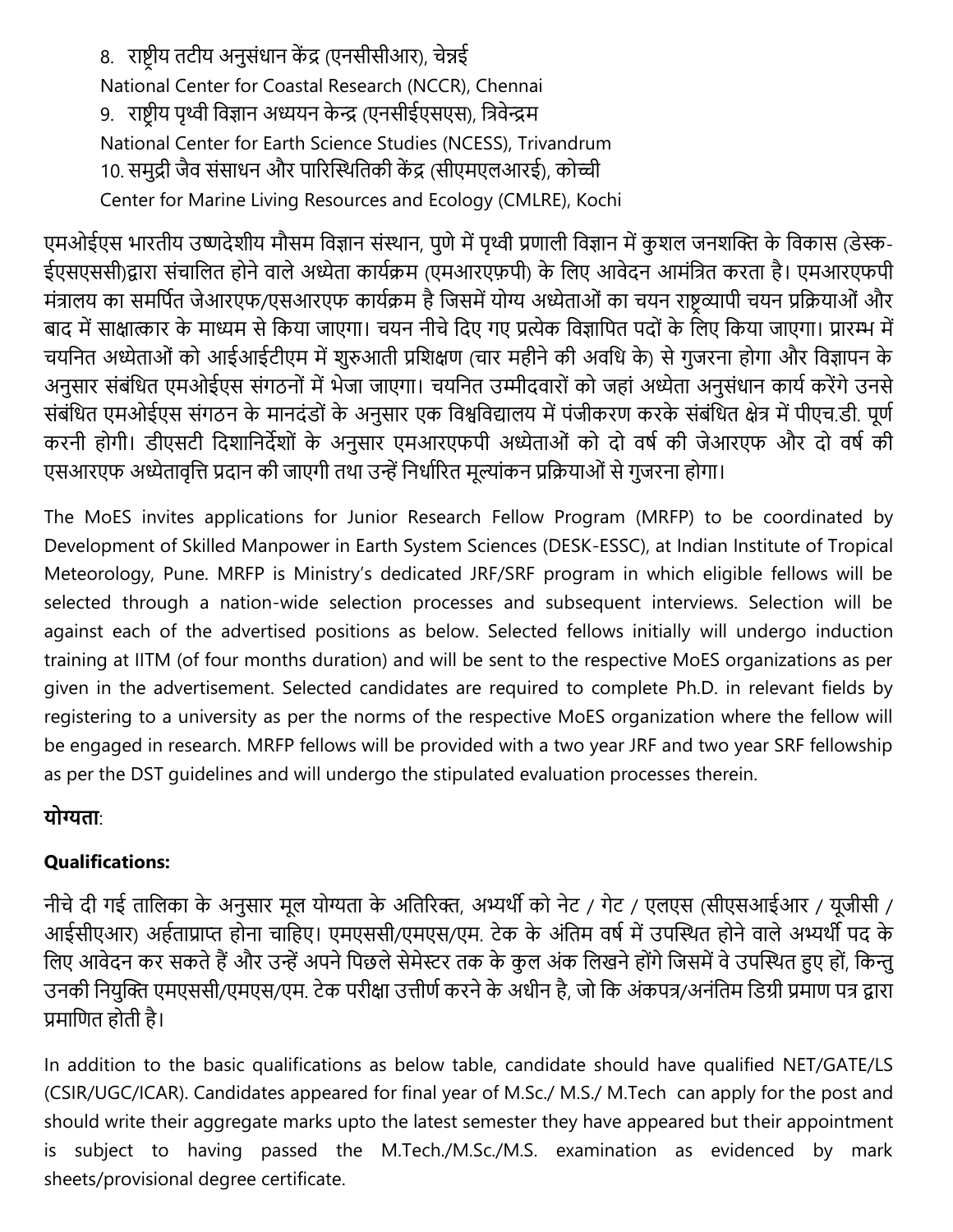**आयु सीमा**: 27 जून 2022 को 28 वर्ष.

 **( ए )**: स्वीकायय मकान वकराया भत्ता के साथ रुपए 31,000/- प्रवतमाह

Age Limit: 28 years as on 27<sup>th</sup> June 2022

**Stipend (JRF)**: Rs.31, 000/- p.m. plus admissible HRA;

**अवधि**: 04 वर्ष (डीएसटी मानदंडों के अनुपालन में)

**Tenure**: 04 years (as followed in DST norms)

**अनारक्षित एवं अपिव श्रेणी के लिए** : योग्यता परीक्षा में न्यूनतम 55% कुल अंक आवश्यक है।

**For General and OBC Category**: Minimum 55% aggregate mark in the qualifying examination is essential.

 **/ / ए**: य ग्यता परीिा में न्यूनतम 50% कु ल अांक आिश्यक है।

For **SC/ST/Physically Handicapped Category**: A Minimum 50% aggregate mark in qualifying examination is essential.

अभ्यर्थी जो सीएसआईआर/यूजीसी/आईसीएआर से अध्येतावृत्ति प्राप्त करना चाहते हैं तथा एमआरएफपी में जेआरएफ के रूप में कार्य करना चाहते हैं, उन्हें भी आवेदन करने के लिए प्रोत्साहित किया जाता है। ऐसे अभ्यर्थियों को अध्येतावृत्ति की अपनी वरीयता के संबंध में ऑनलाइन आवेदन पत्र में निर्दिष्ट करना होगा (कि एमआरएफपी अध्येतावृत्ति या सीएसआईआर/यूजीसी/आईसीएआर अध्येतावृत्ति का लाभ लेना है)।

Candidates who would like to avail fellowship from CSIR/UGC/ICAR and work as JRF in MRFP are also encouraged to apply. Such candidates need to specify in the online application form about their preference of fellowship (whether availing MRFP Research Fellowship or CSIR/UGC/ ICAR fellowship).

 **/ ए 5 , ए 5 , ओ**  के लिए 3 वर्ष, शारीरिक रूप से विकलांग के लिए 10 वर्ष तथा भूतपूर्व सैनिकों को नियमानुसार छूट दी गई है।

**Upper age limit is relaxed by 5 years for SC/ST, 5 Years for Women Candidates, 3 years for OBC, 10 years for physically handicapped and as per rule for ex-servicemen.**

**आरक्षण** : भारत सरकार के मानदंडों के अनुसार।

**Reservation**: As per GOI norms.

आवेदन की हार्ड कॉपी स्वीकार नहीं की जाएगी।

**Hard copy applications will not be accepted.**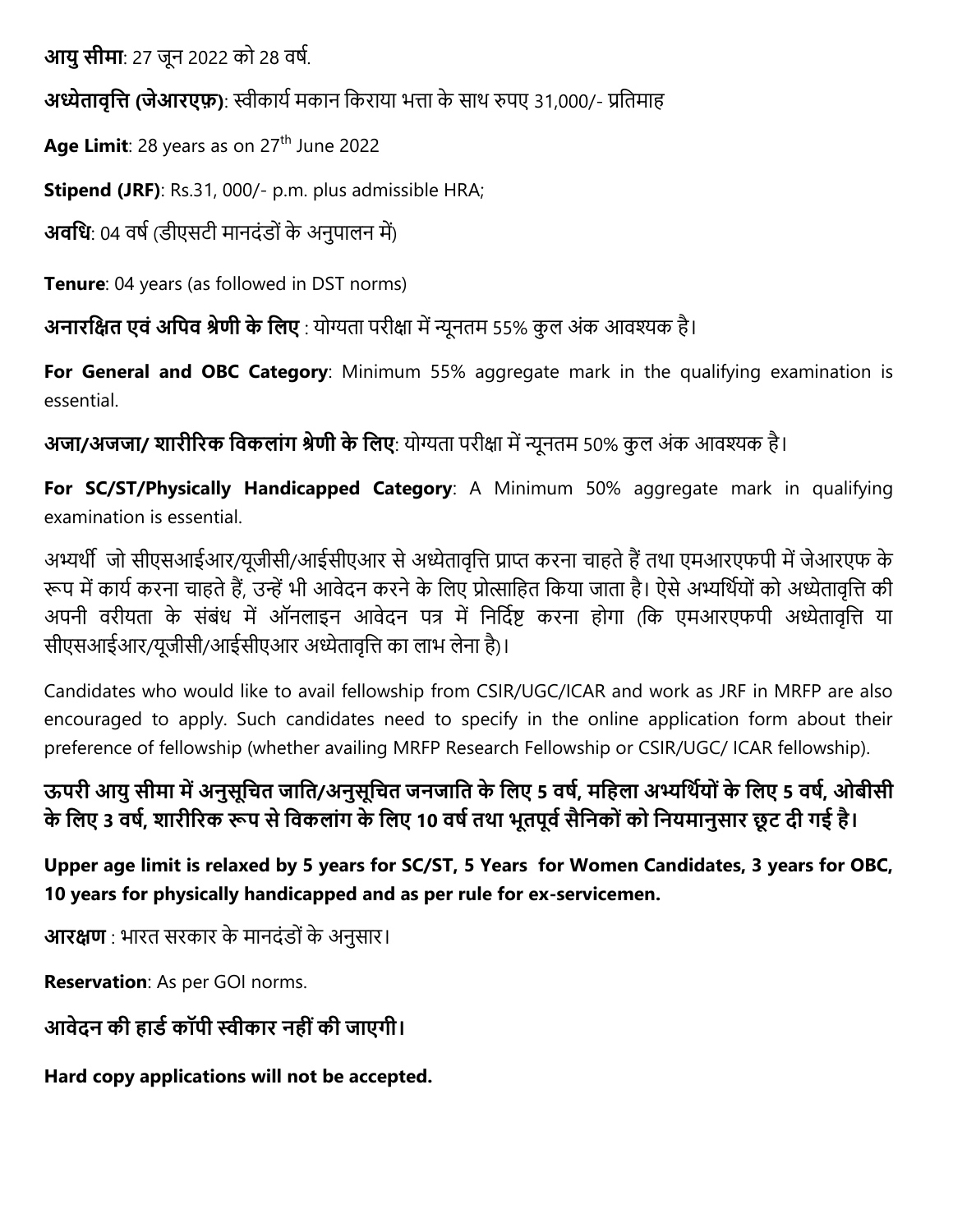\* (निम्नलिखित परिच्छेदों के तहत मानक विकलांगता वाले उम्मीदवार पद के लिए आवेदन करने के पात्र हैं: -

(Candidates with benchmark disability under the following clauses are eligible to apply for the post :-

**a)** बधिरता एवं अल्प श्रवणता:

Deaf and hard of hearing

**b)** प्रमस्तिष्क पक्षाघात, निदानित कुष्ठ रोग, बौनापन, अम्ल आक्षेप पीड़ित तथा मांसपेशीय दुष्पोषण सहित चलन विकलाांगता**)**

Locomotor disability including cerebral palsy, leprosy cured, dwarfism, acid attack victims and muscular dystrophy.)

**Facility for submitting online applications will commence on 13th May 2022 (17:00 hours) and close on 27th June 2022 (17.00 hrs).** 

 **13 ई 2022 (17:00 ) औ**  27 जून 2022 (17.00 बजे) को बंद होगी

अभ्यर्थियों को अपने अपने पद कोड के सापेक्ष आवेदन करना है। आवेदकों को एक से अधिक पदों के लिए आवेदन करने की अनुमति है। किसी भी परिस्थिति में आवेदन जमा करने के पश्चात पद कोड की गलत प्रविष्टि में सुधार नहीं किया जाएगा। सुधार की आवश्यकता के मामले में आवेदन की अंतिम तिथि के भीतर एक नया आवेदन किया जा सकता है।

Candidates should apply against respective Position Code. Applicants are allowed to apply for more than one position. In any circumstances wrong entry of position code will not be rectified after the application is submitted. In case of rectification required a fresh application may be filed within the last date of application.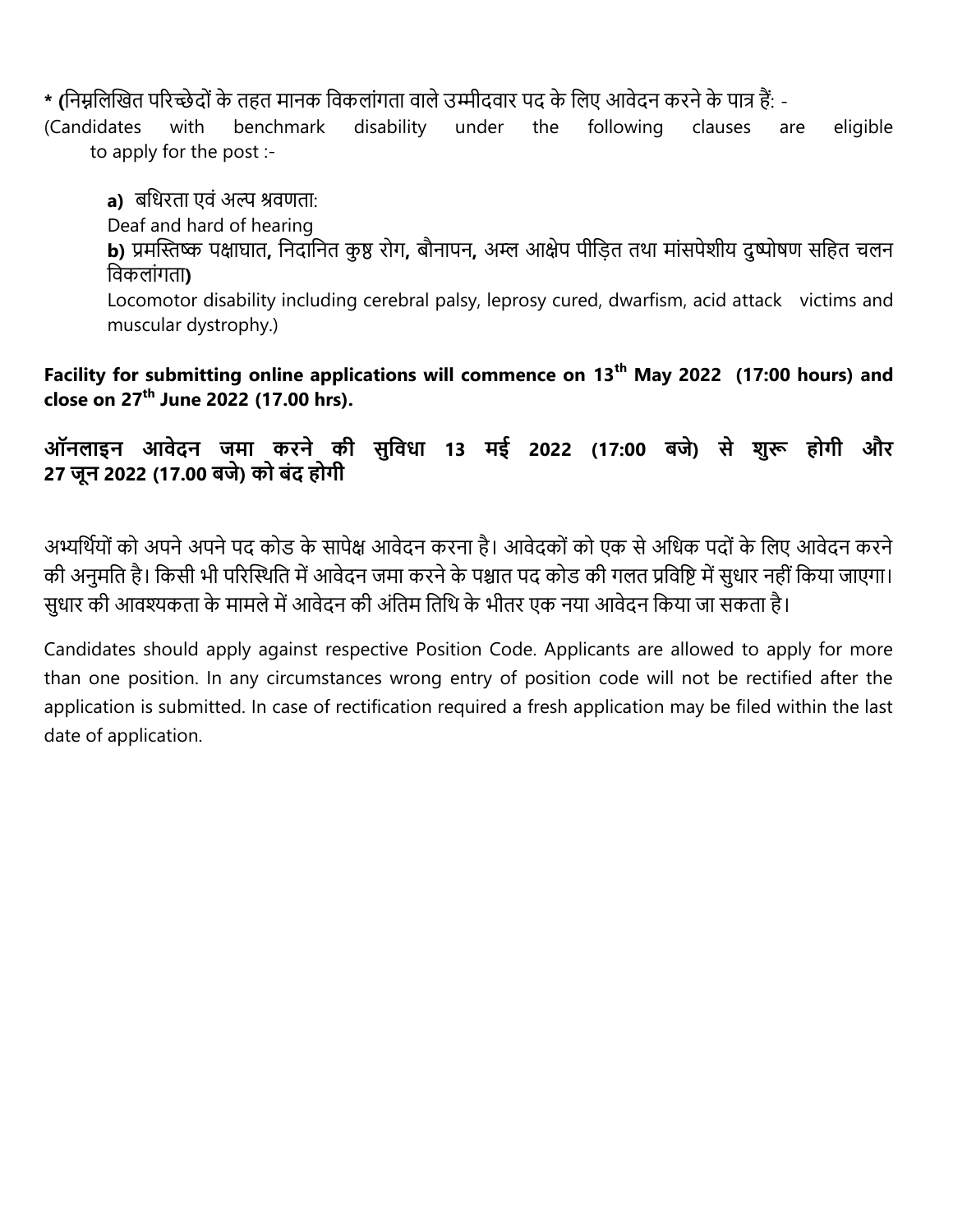| <b>Position Code</b>   | <b>Subject</b>                                                                                                                | <b>Number</b><br>of<br><b>Positions</b> | <b>Essential</b><br><b>Qualifications</b>                                                                                            | <b>Desirable qualifications</b>                                                                                           |
|------------------------|-------------------------------------------------------------------------------------------------------------------------------|-----------------------------------------|--------------------------------------------------------------------------------------------------------------------------------------|---------------------------------------------------------------------------------------------------------------------------|
| CMLRE-MRFP-<br>MRFP-01 | <b>Fisheries</b><br>Acoustics                                                                                                 | 1                                       | M.Sc.<br>in Physics<br>/Physical<br>Oceanography/<br>Oceanography<br>Marine Science or<br><b>Masters</b><br><i>in</i><br>Engineering | Programming skill, Knowledge in<br>general<br>Oceanography,<br>Mathematical and Computational<br>skill                    |
| CMLRE-MRFP-<br>02      | <b>Studies</b><br>on<br>spawning habitat<br>of small pelagic<br>fishes along the<br>coastal<br>eastern<br>Arabian Sea.        |                                         | Marine<br>M.Sc. in<br>Biology / Zoology<br>of<br>Master<br>or<br>Fisheries<br>Science<br>(MFSc)                                      | Knowledge in<br>general<br>oceanography, basic knowledge<br>in marine fishery                                             |
| NCPOR-MRFP-<br>01      | Long<br>range<br>of<br>transport<br>atmospheric<br>aerosols:<br>Implications<br>to<br><b>Antarctic Climate</b>                | 1                                       | Physics<br>M.Sc. in<br>/Atmospheric<br>Science<br>Environmental<br>Science                                                           | Understanding of atmospheric<br>dynamics, data<br>analysis<br>and<br>computation skill                                    |
| NCPOR-MRFP-<br>02      | Study of aerosol<br>optical and<br>physical<br>properties<br>and<br>climatic<br>their<br>impact over the<br>Arctic            | $\vert$ 1                               | M.Sc. in Physics /<br>M.Sc./ M. Tech. in<br>Environmental<br>Science/<br>Atmospheric<br>Science                                      | Knowledge<br>of<br>general atmospheric physics and<br>and basic<br>chemistry;<br>(FORTRAN/C/MATLAB)<br>programming skills |
| NCPOR-MRFP-<br>03      | Understanding<br>the genesis and<br>evolution of the<br>transport<br>mass<br>complex in the<br>Laxmi<br>basin,<br>Arabian Sea | $\vert$ 1                               | M.Sc. in Geology<br>/Applied<br>Geology<br>Geophysics<br><b>Applied Geophysics</b><br>/ earth Sciences/<br><b>Marine Sciences</b>    | Knowledge<br>of<br>geophysical/geological<br>data<br>acquisition/processing/<br>interpretation                            |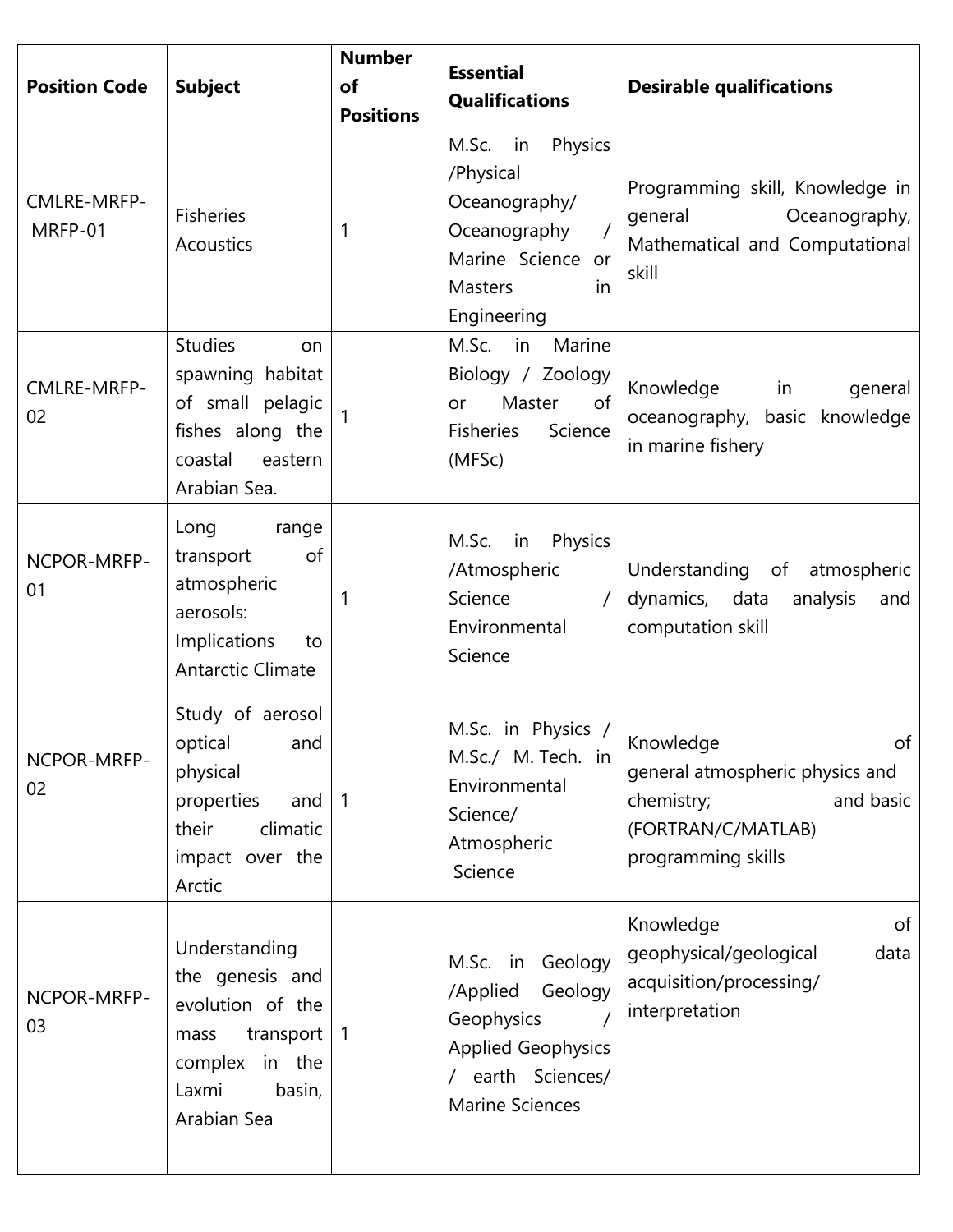| NCPOR-MRFP-<br>04 | Siderophore<br>specific genes in<br>polar<br>waters,<br>their<br>role<br>in<br>microbial<br>loop<br>marine<br>and<br>biogeochemistry | $\overline{1}$ | M.Sc.<br>in<br>Microbiology/<br>Biochemistry/<br>Molecular Ecology/<br>Biotechnology           | Knowledge<br>in<br>marine<br>microbiology,<br>molecular<br>methods/molecular<br>biology/bioinformatics, culturing<br>techniques, biochemical assays,<br>ability<br>write<br>to<br>scientific<br>reports/articles |
|-------------------|--------------------------------------------------------------------------------------------------------------------------------------|----------------|------------------------------------------------------------------------------------------------|------------------------------------------------------------------------------------------------------------------------------------------------------------------------------------------------------------------|
| NCCR-MRFP-01      | Remote<br>sensing<br>application<br>for<br>coastal<br>process<br>study and marine<br>litter                                          | 1              | M.Tech<br>Remote<br>Sensing OR M.Sc.<br>Physics<br>in<br>Oceanography<br><b>Remote Sensing</b> | Knowledge<br>Optical<br>in<br>and<br>Microwave remote sensing data<br>Water<br>analysis,<br>quality<br>parameters, spectral analysis of<br>Marine litter etc.                                                    |
| NCS-<br>MRFP-01   | Seismic structure<br>and<br>source<br>parameter<br>estimation<br>of<br>Indian<br>subcontinental<br>using geophysical<br>data         | $\mathbf{1}$   | M.Sc./M.Sc.<br>(Tech)/MTech<br>in<br>Geophysics/seismol<br>ogy                                 | Knowledge in general Geophysics,<br>Geology, basics of seismology,<br>basic knowledge in phytoplankton<br>biomass                                                                                                |
| NIOT-MRFP-01      | Study<br>of<br>of<br>formation<br>deep<br>ocean<br>mineral deposits                                                                  |                | M.Sc. in Physics                                                                               | Exposure to computer algorithms                                                                                                                                                                                  |
| IMD-MRFP-01       | Application<br>of<br>various Machine<br>Learning<br>techniques<br>on $ 1$<br>Climate data for<br>sectoral<br>applications            |                | M.Sc. in Physics /<br>Atmospheric<br>Science/<br>Mathematics                                   | Knowledge in general of Dynamic<br>Meteorology/Climate<br>data/programming languages like<br>python/NCL/                                                                                                         |
| IMD-MRFP-02       | correction/<br><b>Bias</b><br>calibration<br>of<br>Model<br>Climate<br>for<br>output<br>seasonal forecast<br>application.            |                | M.Sc. in Physics /<br>Atmospheric<br>Science/<br>Mathematics                                   | Knowledge in general of Dynamic<br>Meteorology/Climate<br>data/programming languages like<br>python/NCL/                                                                                                         |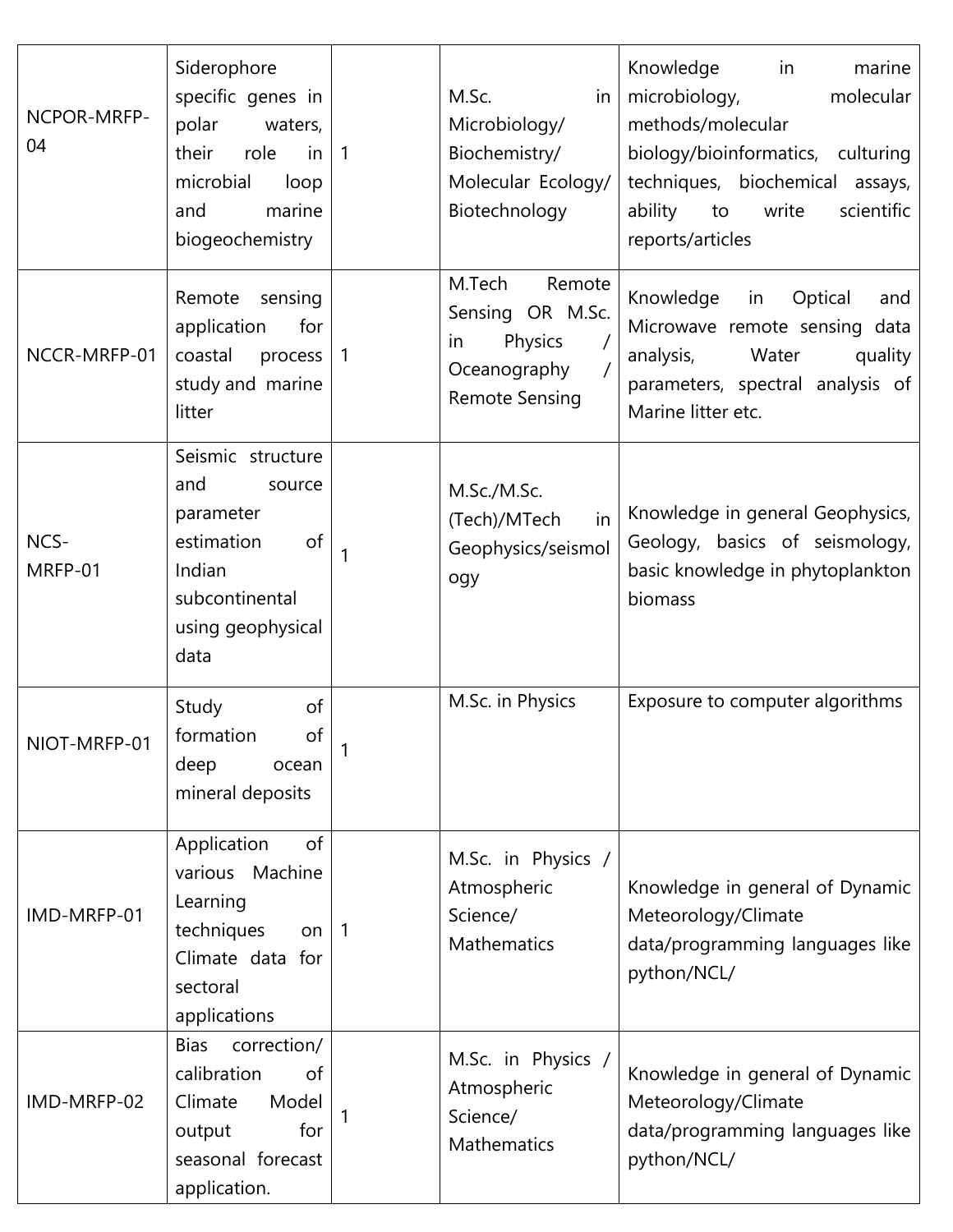| BGRL-MRFP-01        | Scientific<br>Deep<br><b>Drilling</b><br>the<br>in<br>Koyna<br>Intraplate<br>Seismic<br>Zone,<br>Maharashtra                                                                                                                           | $\mathbf{1}$   | M.Sc. in Geophysics<br>/ Geology with 60%<br>marks                                                                                                       | Knowledge / research aptitude in<br>geophysical exploration, borehole<br>geophysics, structural geology,<br>computational methods.                                                                                                                                                |
|---------------------|----------------------------------------------------------------------------------------------------------------------------------------------------------------------------------------------------------------------------------------|----------------|----------------------------------------------------------------------------------------------------------------------------------------------------------|-----------------------------------------------------------------------------------------------------------------------------------------------------------------------------------------------------------------------------------------------------------------------------------|
| NCESS-MRFP-<br>01   | Tropical<br>Lightning<br>and<br>thunderstorms<br>characteristics<br>in<br>southern India                                                                                                                                               | 1              | M.Sc. in Physics /<br>Atmospheric<br><b>Sciences</b><br>Meteorology/<br>Space Sciences/ or<br>Tech<br>М.<br>in<br>Atmospheric<br>Sciences<br>Meteorology | Knowledge<br>in<br>Physics/Atmospheric<br>sciences,<br>mathematical<br>statistical<br>and<br>methods. Good proficiency in<br>programming<br>languages<br>(Python/Fortran/C/C++).                                                                                                  |
| NCESS-MRFP-<br>02   | Critical<br>Zone<br>studies of humid<br>semi-arid<br>and<br>tropical<br>watersheds                                                                                                                                                     | $\overline{1}$ | M.Sc.<br>in<br>Environmental<br>Science/<br>Environmental<br>Chemistry                                                                                   | Experience in field and laboratory<br>studies on soil and water.<br>Experience in using GIS tools and<br><b>MATLAB</b>                                                                                                                                                            |
| NCESS - MRFP-<br>03 | Geometric<br>representation of<br>relevant<br>structures in the<br>subsurface<br>by<br>incorporating<br>heterogeneous<br>geophysical data,<br>well as<br>as<br>a<br>probabilistic<br>estimation of the<br>associated<br>uncertainties. | $\mathbf{1}$   | M.Sc. or M. Tech. or<br>M.Sc.<br>Tech<br>in<br>Geophysics                                                                                                | Knowledge in applied geophysics<br>and<br>programming<br>skills<br>in<br>MATLAB/Python, awareness<br>of l<br>developments in the field of<br>applied<br>mathematics<br>and<br>computer science, for example<br>from the field of machine learning<br>and artificial intelligence. |
| IITM-MRFP-01        | Reconstruction of<br>Indian<br>summer<br>monsoon<br>using<br>paleo<br>proxies<br>such<br>as<br>Speleothem<br>and<br>Tree rings.                                                                                                        |                | Master's degree in<br>Earth Science                                                                                                                      | Basic knowledge of Earth Climate,<br>Indian monsoon, Statistics, stable<br>isotopes, trace elements, and<br>working experience of handling<br>analytical instruments/techniques<br>working<br>knowledge<br>of<br>and<br>software<br>computer<br>such<br>as<br>Matlab, Python etc. |